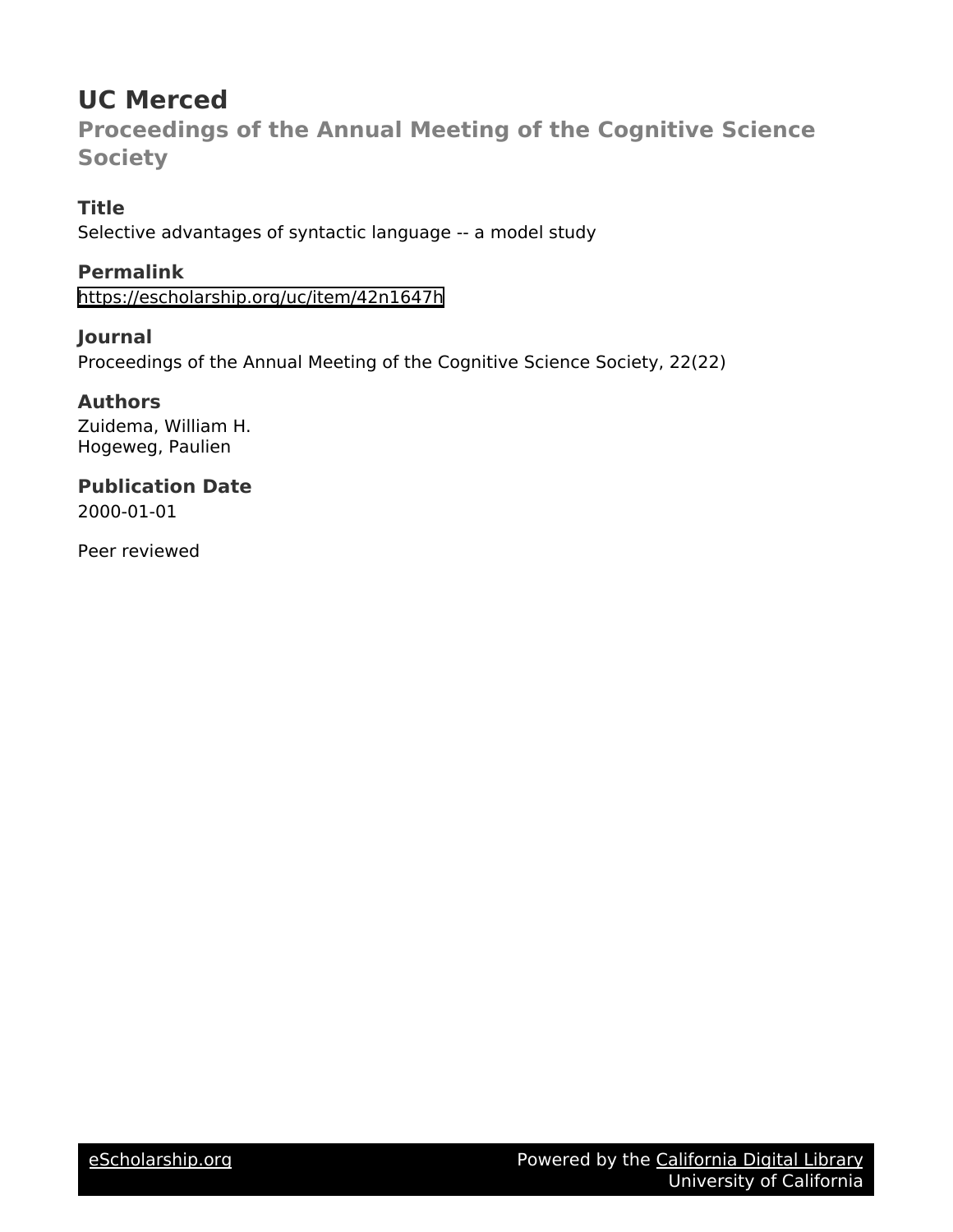### Selective advantages of syntactic language  $-$  a model study

Willem H. Zuidema\* jelle@csl.sony.fr Theoretical Biology, Utrecht University Padualaan 8, 3584 CH Utrecht The Netherlands

#### **Abstract**

We study a computational model of the evolution of language in groups of agents to evaluate under which circumstances syntax emerges. The fitness in the model depends on the composition of the population. We find that this fact significantly alters the evolutionary dynamics. If scores are attributed to both speaker and hearer, expressive syntax is hard to obtain. If scores are attributed only to the hearer, syntax develops, but agents loose the willingness to speak. Implications and a possible solution of this paradox are discussed.

#### Introduction

Among the many differences between human language and other animal communication systems, syntax is widely acknowledged to be particularly important. Syntax allows us to combine a finite set of meaningful units into an unbounded set of combinations. It allows us to speak about events happening at other times and places. It allows us to communicate about causal relations, to phrase questions or imperatives, and to share in detail previous experiences. The emergence of syntactic language is therefore considered to be one of the major transitions in evolution (Szathmáry & Maynard-Smith, 1995).

In the traditional view, syntax reconciles the need for high expressiveness with some of the natural boundary conditions on communication such as memory limitations, errors in distinguishing sounds, or bottlenecks in the transmission of language knowledge. However, present-day language fulfills many more functions than exchanging information, including facilitating social relations, individual expression, increase of status, esthetic experience and perhaps internalizing our knowledge of the world. It is unclear in what way such functions are recent side-effects, or play an important role in explaining the origins of language.

Discussions of such issues tend to be very unsatisfactory, because they seem hardly restricted by empirical or theoretical bounds. Computational modeling offers a

Paulien Hogeweg p.hogeweg@bio.uu.nl Theoretical Biology, Utrecht University Padualaan 8, 3584 CH Utrecht The Netherlands

novel approach to these issues, because such models are at least restricted by whether or not the *combination* of assumptions implemented in the model yield the hypothesized outcome: syntactic language. This paper discusses a simple computational model of an evolving group of communicating individuals and studies under which selection pressures expressive, syntactic language arises. Before describing the model architecture and results, we will first briefly discuss the theoretical background and some related work.

#### **Evolution of language**

Probably the most well-known speculation on the origins of human language is the paper of Pinker & Bloom  $(1990)$ . Pinker & Bloom argue that syntax must originate in a process of evolutionary optimization, because "natural selection" is the only explanation for the origins of complex design in nature. The paper brings together a valuable collection of findings, but from a theoretical perspective it is problematic, because it lacks precision and formalization. In its weakest interpretation the central claim is trivial (there is no doubt that only members of the human species can acquire fluency in a human language) and in its strongest interpretation ("evolution has led to genes that explicitly specify") a universal rule system for language") the claim is untenable. However, the lack of a more precise aspect to Pinker & Bloom's work, makes it hard to position their ideas between these extremes.

Moreover, Pinker & Bloom's paper is symptomatic for the popular fallacy in linguistics that one can only choose between two explanations: (i) language originates in a genetic evolution, or (ii) language arises as the spontaneous result of general cognitive skills and social structure. We believe that putting these two explanations in opposition, excludes the most interesting part of the story. Spontaneous pattern formation  $(*self-structure")$  needs a mechanism to set the right parameters, and evolution needs a plausible substrate to operate on. Viewing self-structuring as a substrate for evolution (Boerlijst & Hogeweg, 1991a) offers a fresh perspective that allows one to study how evolution, genetic information, learning, development, embodiment and social structures all interact to shape

<sup>\*</sup>Present address: Sony CSL, 6, Rue Amyot, 75005, Paris, France; webpage: www-binf.bio.uu.nl/~jelle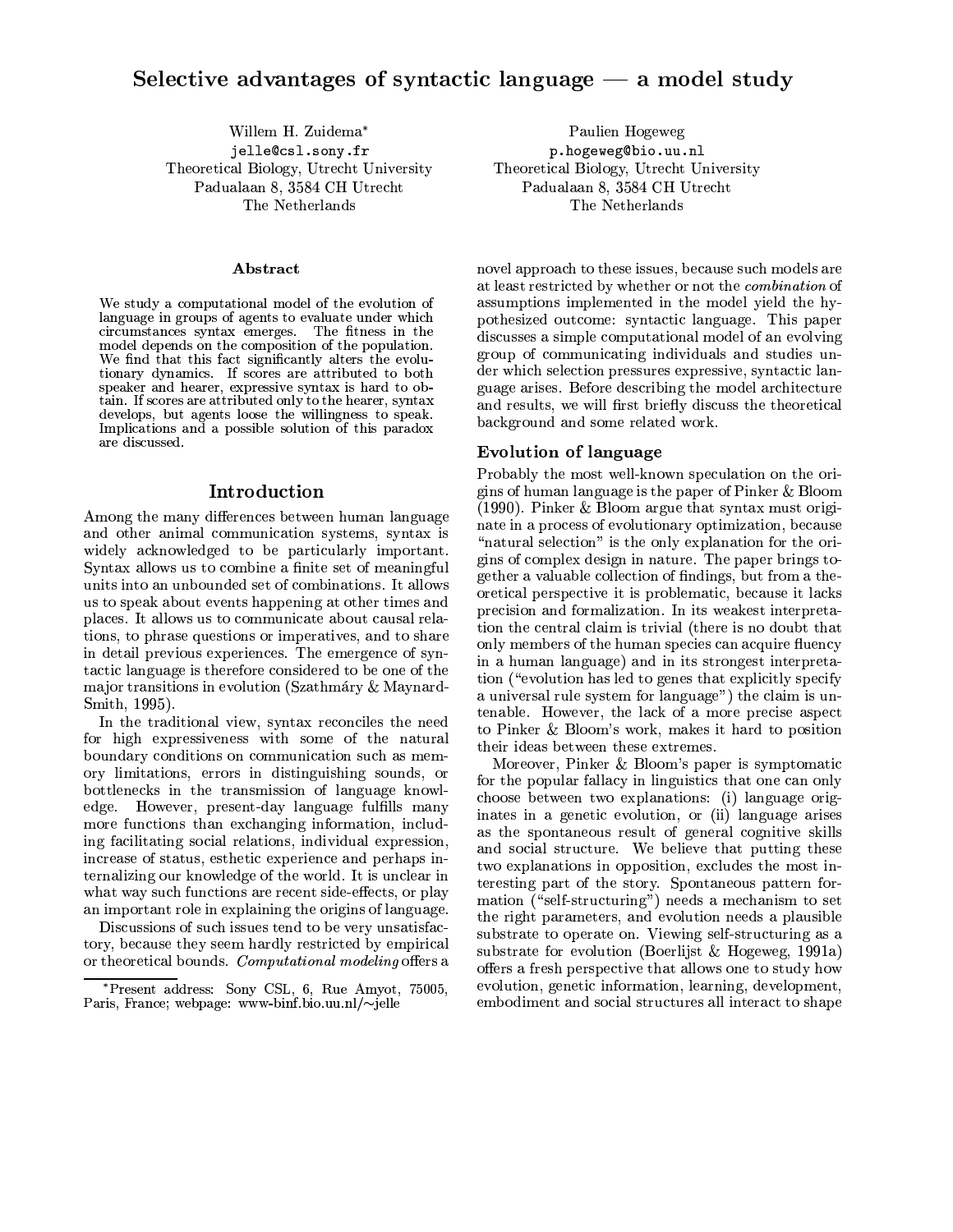human language. Note that such an interaction ist account differs fundamentally from a naive "some parts" of language are innate, some are learned" view.

### Computational modeling

Recent work that studied such interactions in computational models has produced a wealth of new hypotheses and insights (Hurford, 1989; Hashimoto & Ikegami, 1996; Batali, 1997; Steels, 1997; De Boer, 1999; Kirby, 2000; Nowak & Krakauer, 1999; Hurford, 2000). Such models are *relatively precise* implementations of the underlying set of assumptions, and allow one to evaluate the internal coherence of such a set. Moreover, they are *productive*, in the sense that they often show unexpected behaviors that help to generate new hypotheses and concepts. And although they are necessarily simplified representations, the fact that their behavior can be experimentally evaluated makes it possible to study more complex phenomena than with analytical methods alone. Computational models therefore pre-eminently can make tractable systems with many variables and interactions.

On the issue of the origins of syntax, a number of intriguing mechanisms have been identified using computational modeling techniques. Although very diverse, they all emphasize the fact that syntax greatly increases the number of possible forms in a language. For instance, Batali (1997), Kirby (2000) and Hurford (2000) studied how *cultural evolution* can account for the emergence of syntax. Although they use several different formalisms, the common idea in this work is that the internal knowledge of language (the infinite "I-language") is transmitted culturally (via a finite "E-language") from one agent to another. This "transmission bottleneck" works as a filter, in which syntactic elements of language typically out-compete non-syntactic elements, because the former are inherently used more often.

Nowak & Krakauer (1999) studied a game-theoretic model of language evolution and identify a different mechanism that can account for the emergence of syntax. Using the matrix representations of Hurford  $(1989)$ , they infer a "linguistic error limit". Given that an individual makes mistakes in distinguishing sounds with a probability that depends on the similarity between those sounds, Nowak & Krakauer calculate a limit on the number of messages an individual can convey. They show mathematically that *word formation* and *syntax* can help overcome such a limit. Moreover, they show that both non-syntactic and syntactic strategies are *evolutionary stable strategies* (i.e. cannot be invaded by other strategies). However, every mixed strategy can be invaded by every mixed strategy that uses *more* syntactic sentences. Thus, the evolutionary process should lead towards grammar.

Hashimoto  $\&$  Ikegami (1996) showed that syntax can emerge in an *evolving group* of communicating agents. The agents in their model have an internal rewriting grammar, that generates a formal language using lexical or syntactic strategies. Because there is no limit on the number of rules, both strategies could in principal generate all possible strings in the finite domain that was used. However, at the start of the simulations agents are initialized with just one rule in their grammar. Because mutations add rules one at a time, and expressiveness grows much faster with grammar size using a syntactic strategy, syntactic agents outcompete non-syntactic ones.

An important aspect of Hashimoto & Ikegami's model is that fitness is not a fixed measure, but depends on the kind of grammars that are present in the population. This leads to some counterintuitive results. For instance, they find that the most expressive agents are not necessarily the most successful and that a score for *not being recognized* accelerates the evolution of syntax. These observations are the starting point for the model study reported in this paper.

### The model

The model reported in this paper is a variant of the model of Hashimoto  $\&$  Ikegami (1996). Of the many aspects that might be relevant, we study only one particular type of interaction: between evolutionary dynamics and group structure. We therefore ignore all aspects of grammar, except for the fundamental properties of compositionality and recursion. We ignore semantics, by just attributing scores for successful parsing. And we ignore learning, by assuming that agents end up with the same internal grammar, except from some changes that result from mutations in the innate component of language.

In this simplified model we will show that evolution shapes the linguistic environment of agents, but, conversely, that the group structure also shapes the evolutionary process. This interaction guides evolution in unexpected directions, and, depending on the implemented function of language, can both facilitate and hinder the development of syntax.

The model consists of a population of agents with an internal rewriting grammar, which they inherit with some mutations from their parent. The grammars are context free grammars, with nonterminal and terminal symbols from the small alphabets  $V_{nt} = \{S, A, B\}$  and  $V_{te} = \{0, 1\}$  respectively. As an extra restriction, we don't allow the "S" at the right-hand sides of rules. At the start of most simulations, agents are initialized with a grammar with just one rule: randomly  $S \mapsto 0$  or  $S \mapsto 1$ . Agents have the ability to derive ("speak") and parse ("understand") strings of 0's and 1's of maximum length 6, using the rules from the grammar. Within these constraints the maximum expressiveness is 126. We define compositionality as using the non-terminals A and B, and recursion as using rules that were used before in the same branch of the rewriting tree.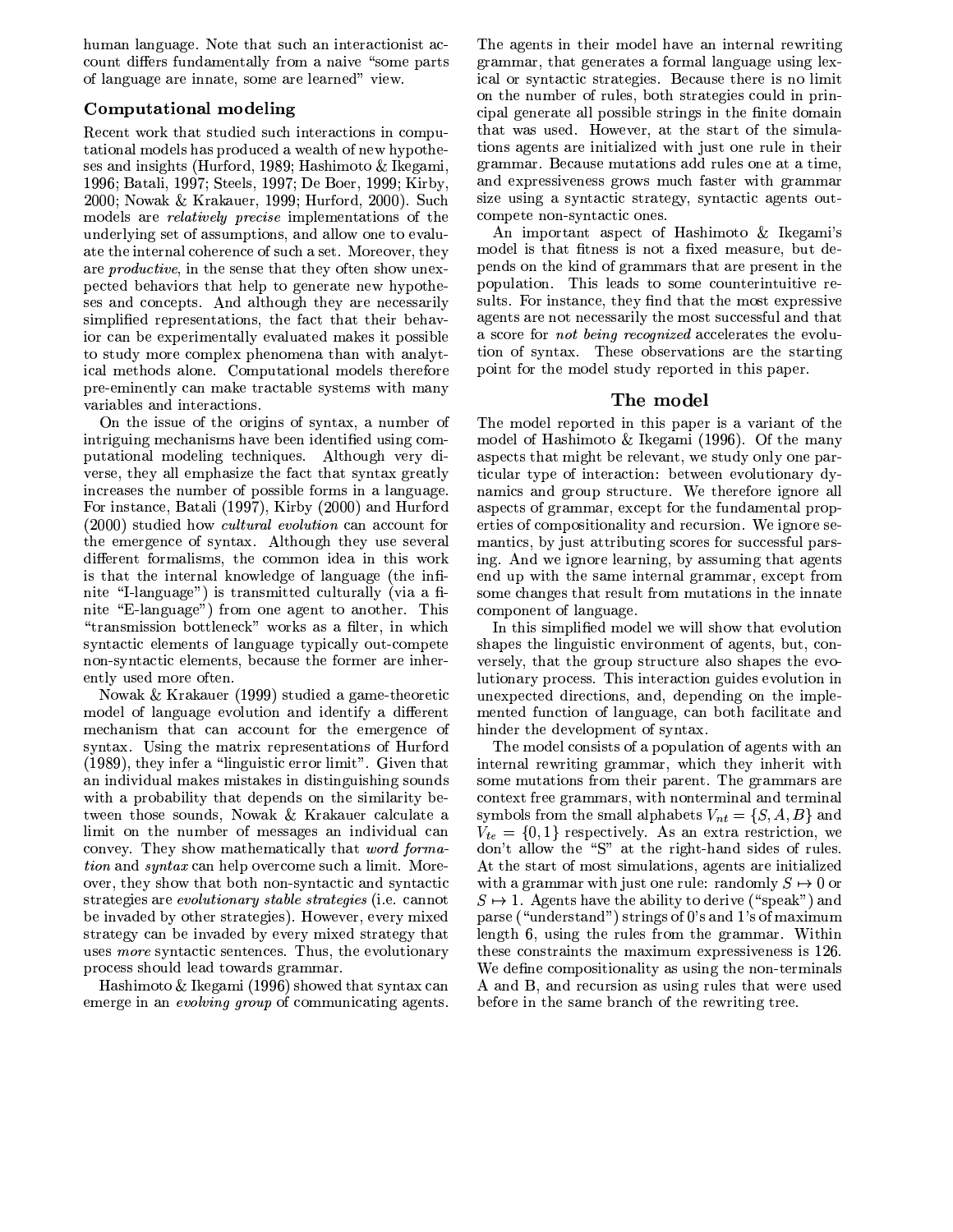Agents interact in a set-up of "language games". In every game all agents can speak one string and try to recognize the strings produced by other agents. Every generation a number of games is played and scores are attributed for successful communication. In most simulations, we use an explicit "innovation pressure". This pressure is implemented by discounting scores with the number of times a string is already heard before, and corresponds to a semantic need for a rich repertoire of forms. We designed several scoring schemes that reflect hypotheses on the function of language. The most important schemes are labeled "communication" and "perception":

- communication corresponds to a selection pressure to optimize the total of exchanged information, such that both the speaker and the hearer benefit from successful communication. This pressure is implemented by a score for recognition and for being recognized.;
- perception corresponds to a selection pressure to optimize the total of information received, in order to make use of the knowledge of others (as if one indirectly shares someone else's *perception*). This pressure is implemented as a score for recognition;

We replace all agents every generation with offspring of the present population. The number of offspring of an agent depends on the total score it has received relative to other agents. Random mutations are applied to the offspring with fixed probabilities for modification of existing rules ("replace"), duplication of a random rule ("add") or deletion of a rule ("delete"). We also implemented a mutation "shift", that swaps a rule with the previous rule in the grammar and occurs with a probability per rule. These mutations correspond to conventions in evolutionary programming and allow for optimizing some of the relevant features of grammars, but otherwise they are more or less arbitrary.

#### The group effect

Fitness in this model is not a static function of an agent's grammar ("genotype"), but it depends on the grammars of other agents too. The general observation in experiments with the model with many different parameter settings is that this fact strongly influences the evolutionary dynamics (Hashimoto & Ikegami, 1996). The success of an agent's individual language is determined by how well it matches the language of the whole group, rather than by how much information it can encode ("expressiveness"). We call this phenomenon the "group effect".

Figure  $1(a)$  shows an example simulation, with a "communication" scoring scheme and "innovation", that shows clearly some of the mechanisms that play a role. From the initial level of expressiveness of 1, the



(a) Expressiveness over 9000 generations



(b) The same run in a "phase space"

Figure 1: An example run with very clear epochal evolution. Shown are the running averages and individual agents at every tenth generation. Note that most individual points are hidden under the grey line. (a) During an epoch, expressiveness stays at a fixed level. In fact, in the first stage  $(E=31)$  the dominant language stays exactly the same for thousands of generations. Individual agents with higher expressiveness occur, but are not able to survive in the group. (b) Grammars do vary, however, which is possible because of the neutrality in the grammar-language mapping (see text). In the phase space, one can clearly see that grammar size fluctuates during an epoch. All jumps to higher levels take place when grammars are relatively large. Such grammars are clearly larger than necessary and have a neutral tails. Parameters: default "communication" run with innovation pressure (see section "selective advantages")

population evolves within several hundreds of generation to a level of 31. At this point, evolution has developed via selection and random mutations grammars that are redundant and not very structured, and combine several strategies in the rewriting process from the start symbols "S" to a distinct sequence of terminal characters.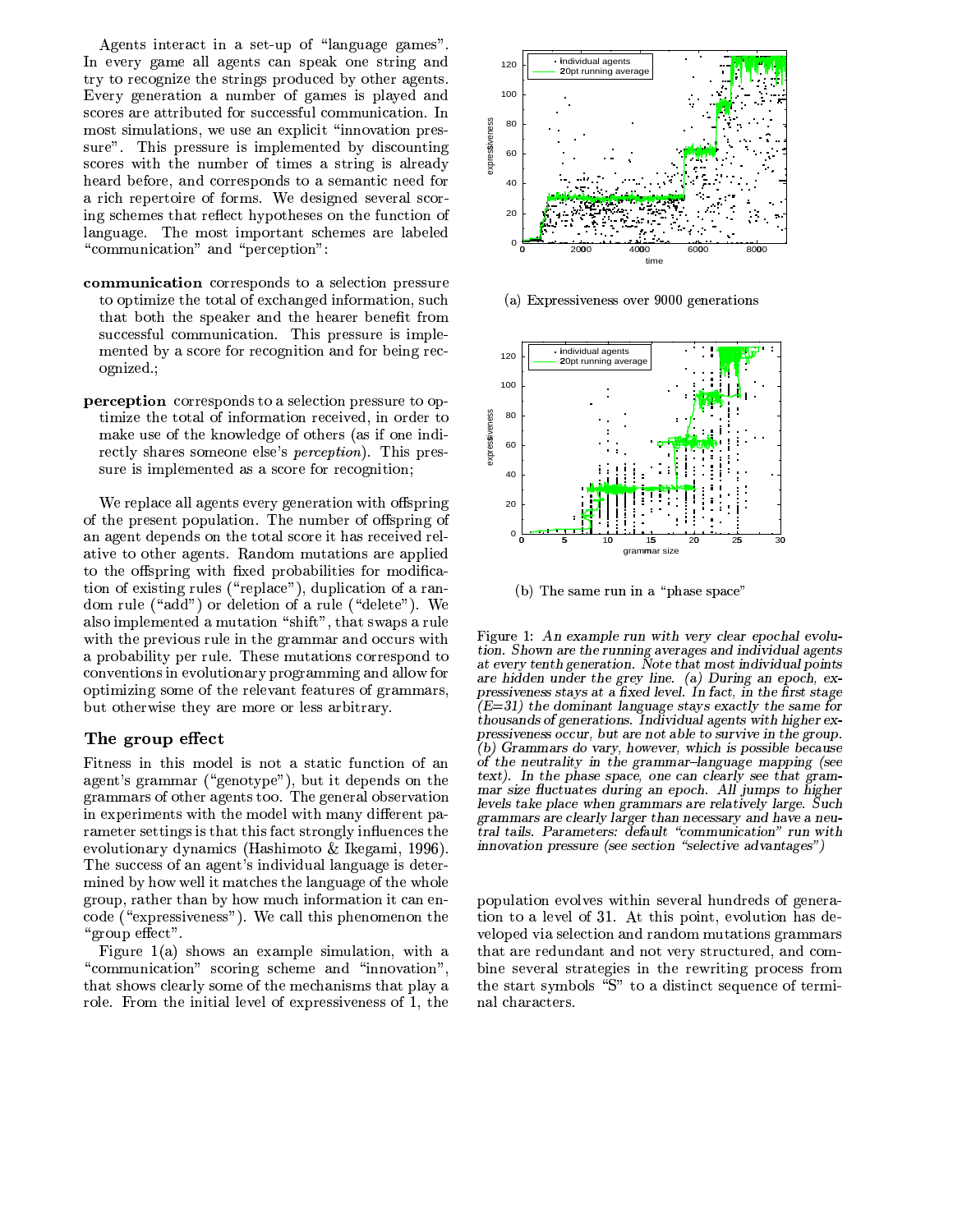For a very long time, from around generation 860 until 5510, the population remains fixed at a level of expressiveness of 31. Analysis of the language reveals that the set of strings of the majority of agents remains unchanged for this whole period. However, frequently agents appear that have a much higher level of expressiveness. This illustrates that (i) the mapping from grammar to language is very non-linear, because a single mutation can make a dramatic change in the size of the language, and (ii) there is a very strong group effect, because agents that have a much higher expressiveness (and thus are "objectively" much better), can nevertheless not persist in the population. The reason is that the languages of these agents differ too much from the language of the group. The agents therefore obtain fewer scores for being recognized and possibly even for recognizing.

Another striking observation in this simulation is that, although the languages remain unchanged for several thousands of generations, the grammars undergo a constant reorganization. This illustrates that the mapping from language to grammar is not only non-linear, but also very redundant.

Figure  $1(b)$  shows a graph of the same simulation in a "phase space" that shows the average grammar size versus the average expressiveness at each generation. As one can clearly see, once a certain level of expressiveness is reached, the evolutionary process "wanders around" for a long time, without significant changes in the expressiveness ("neutrality"). Only when the grammars are relatively large, and thus have many unused, redundant rules, a chance event causes the population to jump to a new level of expressiveness. This chance event is that two agents mutate to the same richer language, and thus can obtain in their mutual communication enough scores to compensate for differing from the group. This mechanism relates to the idea of "neutral networks" — networks of connected points in genotype space that correspond to the same phenotype  $-$  that forms a good explanation for the occurrence of "epochs" or "punctuated equilibria" in evolving systems with a fixed fitness function (Van Nimwegen et al., 1999).

#### Selective advantages

While the "group effect" occurs under all parameter settings of the model, its role can be quite different for each of the scoring schemes and the initial grammars we considered. We observe compositional and recursive grammars only in about half of the parameter combinations we considered. Even if scores are explicitly discounted with the number of times a string is already used before ("innovation pressure"), expressive syntax does not necessarily emerge.

This fact is surprising, because the intuitive expectation is that expressiveness is selectively advantageous. Indeed, with (i) an *explicit* innovation pressure, the



Figure 2: Communication with innovation pressure for three different types of initial grammars. With a sufficiently large initial lexical grammar, expressive syntax can not develop.

average score per agent has it optimum at maximal expressiveness. However, *implicitly* expressiveness influences the scores in other ways as well: (ii) expressive speakers are more likely not to be understood, and (iii) expressive listeners are more likely to understand.

This leads to an interesting interplay between each of these roles of expressiveness and the group effect. Under communication settings (ii) not being recognized is *disadvantageous*, while (iii) recognition is *advanta*geous and in both scoring dimensions similarity to the group's language is important. Under perception settings (ii) not being recognized and (iii) recognition are beneficial, while similarity to the group's language is important for recognition, but *dissimilarity* is better for not being recognized (and thus hindering one's competitors). Moreover, the strength of the group effect depends on the size of the group's language and the variation within the group. In various experiments we obtained the following results:

communication does not lead to highly expressive grammars with the default initial grammar and without the innovation pressure. If the initial grammar is an expressive, recursive grammar, the high level of expressiveness can be maintained. In contrast, with a medium size lexical grammar, grammars remain lexical and expressiveness remains limited.

With an innovation pressure and the default initialization expressive syntax eventually does develop. In this type of runs we observe a stepwise development, with typically long intervals at the same level of expressiveness. Expressive syntactic grammars are reached only after very many generations. With an expressive, recursive initial grammar, the high level of expressiveness can be maintained. With a medium size lexical grammar expressiveness remains limited and no syntax develops (see figure 2).

With "communication" as the function of language,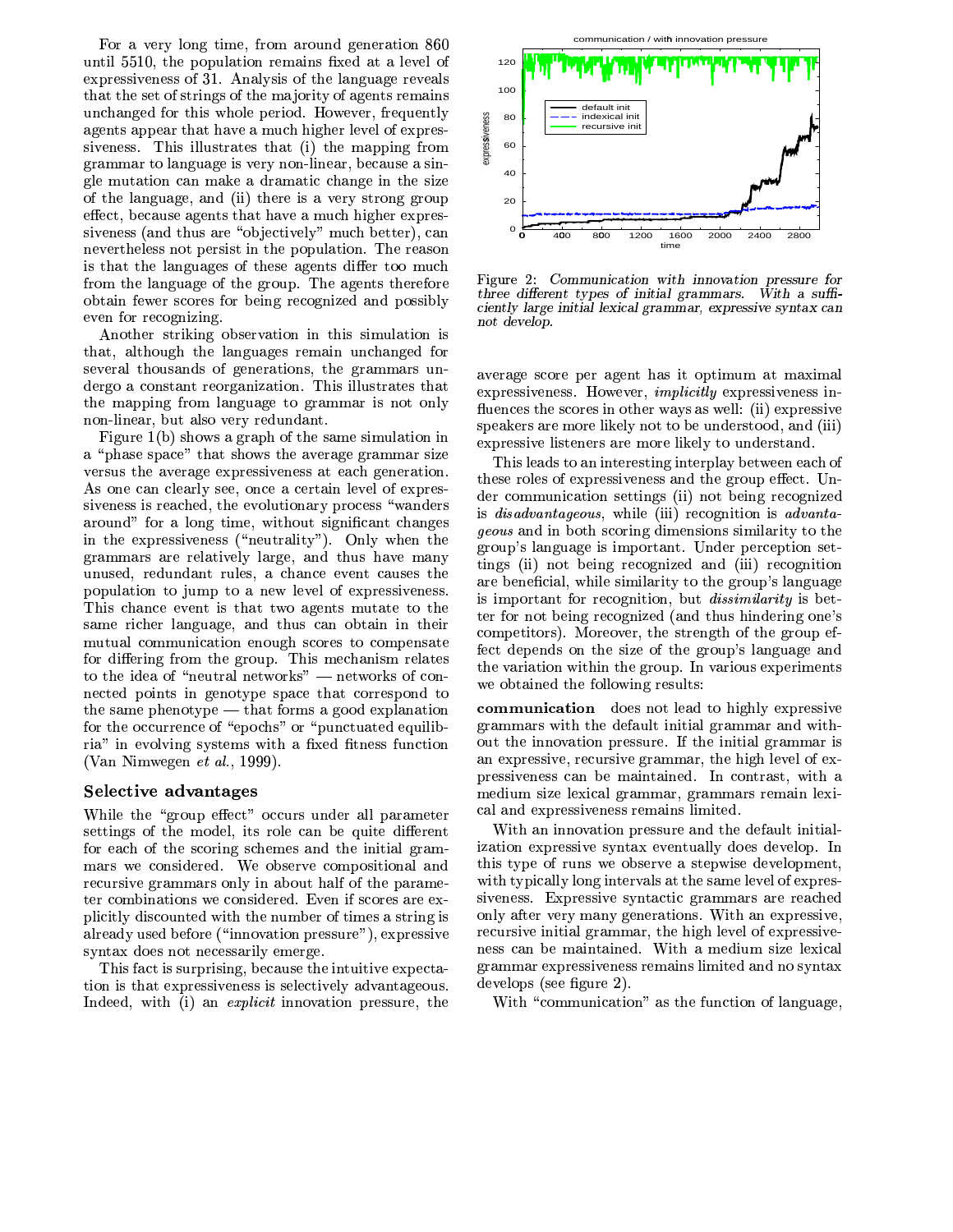

Figure 3: A typical example of a simulation with "perception" settings, the default initial grammar and an innovation pressure. Shown are the average expressiveness over time, and the percentage of failures in derivation. After around 3000 generations this percentage approaches 100, indicating that very little communication is maintained.

syntax can thus be maintained if present, but is hard to obtain. If the initial grammar is of sufficient size and of a lexical type, syntax never develops. These results are particularly interesting, as they resemble the situation that is traditionally thought to precede the emergence of grammar: large, lexical protolanguages, with communication benefits for both speaker and hearer.

perception shows rapid growth in expressiveness in most cases considered. With the default initialization and no innovation pressure, expressive syntax develops within a few hundred generations. With the lexical initialization it takes much longer, but the development of syntax was usually observed.

With an innovation pressure and default initial grammars the growth is generally slower than without such an innovation pressure. Infrequently, we even observe runs that remain lexical throughout the simulation. When initialized with an lexical grammar, the runs with innovation pressure show such behavior.

"Perception" thus yields expressive syntax in most cases considered (see figure 3). The benefits of *not being understood* seem to be a strong incentive to develop more expressive language. Interestingly, an innovation pressure makes the development of syntax less likely. Apparently, the fact that the hearer benefits from richer input hinders this development.

#### Paradox

Another striking feature of perception runs is the high number of failures that occur in derivation (see figure 3). Apparently, agents develop grammars that are able to parse a high number of strings, but nevertheless frequently fail in derivation. This is possible because of the asymmetry in parsing (complete bottom-up search of the derivation tree) and derivation (random topdown walk). This possibility was not implemented intentionally. Nevertheless, the evolutionary process discovered it and "actively" exploits it.

This observation points at a important assumption in the model: agents are forced to participate in the language game. A classic altruism problem thus arises: if speaking behavior is beneficial only for an individual's competitors, why would it be retained in evolution? We extended the model with a parameter for probability to speak. Under perception settings this parameter indeed quickly evolves to zero.

Interestingly, these results constitute a paradox: under those circumstances that syntactic expressiveness develops, willingness to speak disappears. Under the circumstances where willingness to speak is retained, syntactic language does not develop. We studied a possible solution for this paradox in a model where agents are localized on a 2D grid and interact only with their immediate neighbors. Such spatial models are known to naturally yield altruism, because spatial patterns make multilevel evolution possible and kin selection more likely (Boerlijst & Hogeweg, 1991b).

The willingness to speak can be retained in the spatial model with perception settings. The parameter that determines the probability of an agent to speak at its turn in the language game, is initialized at 0.1. As one can see in the example of figure 4, the average value rapidly evolves to a high value close to the maximum. Spatial patterns are responsible for this selection pressure towards altruistic behavior. If one destroys the spatial patterns, also the willingness to speak disappears.



Figure 4: Perception in space. Shown is the average fraction of the maximum of expressiveness (maximum is 126) and willingness to speak (maximum is 1). Parameters are: initial population size =  $2000$ , number of games per genera- $\text{tion} = 1$ , maximum string length = 6, minimum number of understanders = 0, madd =  $0.1$ , mrep = 0.01, mdel = 0.01, maximum number of parsing steps  $=$  500, maximum number of derivation steps =  $60$ , self-interaction not allowed, discount factor 1.0, scores proportional to string length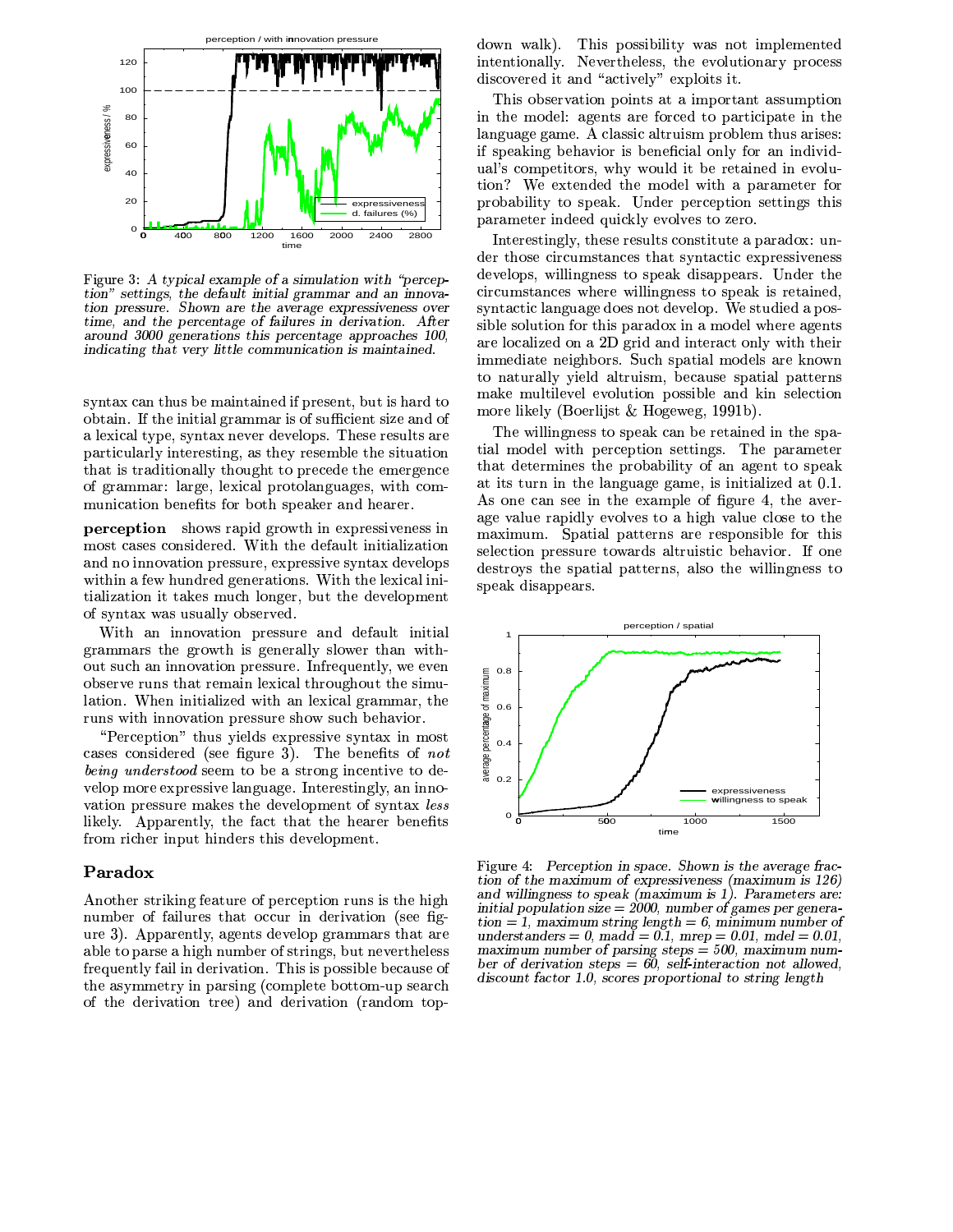### Discussion

Some of the striking differences in the results of different scoring schemes can be better understood by looking at a very simple game-theoretic model, where there are just two agents and two levels of expressiveness. If we work out the language games that take place in such a set-up, we find that both the low/low and the high/high situations are equilibria in the communication case, but in the case of perception only the high/high situation is an equilibrium. These results qualitatively corresponds to the results we obtained in the simulations.

The essential observation here is that, although homogeneous high expressiveness is the "best" solution, *unilateral* high expressiveness under communication setting is in fact disadvantageous. It seems a promising approach to extend this game-theoretic analysis to a more general case, with more levels of expressiveness and more interacting agents. However, many aspects of the model behavior depend on the non-linear mapping between grammar and language and can not easily be captured in such an analysis.

#### Conclusions

Traditionally the origins of language are thought to be explained as either the spontaneous result of human cognitive abilities and social interactions, or the result of an evolution of our innate language capacity. This model study shows an example system where both social interaction and evolutionary updating play a role. Not because one part of language can be explained by "nurture" and another part by "nature", but because they fundamentally interact: social interactions shape the evolutionary process and vice versa.

Also, traditionally language and the evolution of language are studied in terms of how much information about the outside world can be transmitted. Our results suggest that this might not always be the most interesting way of looking at language, because language can have its own dynamics within a group that is quite independent from how well it represents the outside world.

Moreover, this model study shows results that deviate from the traditional picture that lexical protolanguages became larger and larger until syntax became necessary. If communication if beneficial for both speaker and hearer and the population uses an extensive lexical language, syntax does not develop. If the traditional picture holds, the question arises which mechanisms are responsible for the differences.

Finally, spatial patterns have not played much of a role in speculations about the origins of language. Results from this study suggest that such spatial patterns can be relevant. The fact that present-day language shows obvious spatial patterns indicates that a global approximation perhaps excludes important

mechanisms.

Many open questions remain. For instance, under perception settings there is an *indirect benefit* of speaking that leads to high values of the willingness to speak. Why then, does this indirect benefit not result in the same disadvantage of unilateral high expressiveness that we observe under communication settings? Such intriguing issues are left for future work.

#### Acknowledgements

Many thanks to Ludo Pagie for help with programming  $C_{++}$ , and Michael Moortgat, Onno Zoeter, and all members of the Theoretical Biology group for technical and moral support and stimulating discussions. WHZ thanks Sony CSL-Paris for allowing him the time to write and present this paper.

### References

- BATALI, J. (1997). Computational simulations of the emergence of grammar. In: Approaches to the evolution of language (Hurford, J. et al., eds.). Cambridge University Press.
- BOERLIJST, M. C. & HOGEWEG, P. (1991a). Selfstructuring and selection. In: Artificial Life II (Langton, C. et al. eds.), 255-276.
- BOERLIJST, M. C. & HOGEWEG, P. (1991b). Spiral wave structure in pre-biotic evolution. Physica D 48, 17-28.
- DE BOER, B. (1999). Self-Organisation in Vowel Systems. Ph.D. thesis, Vrije Universiteit Brussel AI-lab.
- HASHIMOTO, T. & IKEGAMI, T. (1996). The emergence of a net-grammar in communicating agents.  $BioSystems$  38, 1-14.
- HURFORD, J. (1989). Biological evolution of the saussurean sign as a component of the language acquisition device. Lingua  $77$ , 187-222.
- HURFORD, J. R. (2000). Social transmission favours linguistic generalization. In: The evolutionary emer*gence of language* (Knight, C. et al., eds.). C.U.P.
- KIRBY, S. (2000). Syntax without natural selection. In: The evolutionary emergence of language (Knight, C. et al., eds.). C.U.P.
- NOWAK, M. A. & KRAKAUER, D. C. (1999). The evolution of language. Proc. Nat. Acad. Sci. USA 96, 8028-8033.
- PINKER, S. & BLOOM, P. (1990). Natural language and natural selection. Behavioral and brain sciences
- STEELS, L. (1997). Synthesising the origins of language and meaning. In: Approaches to the evolution of language (Hurford, J. et al., eds.). C.U.P.
- SZATHMÁRY, E. & MAYNARD-SMITH, J. (1995). The major evolutionary transitions. Nature 374, 227-232.
- VAN NIMWEGEN, E., CRUTCHFIELD, J. & HUYNEN, M. (1999). Neutral evolution of mutational robustness. Proc. Nat. Acad. Sci. USA 96, 9716-9720.